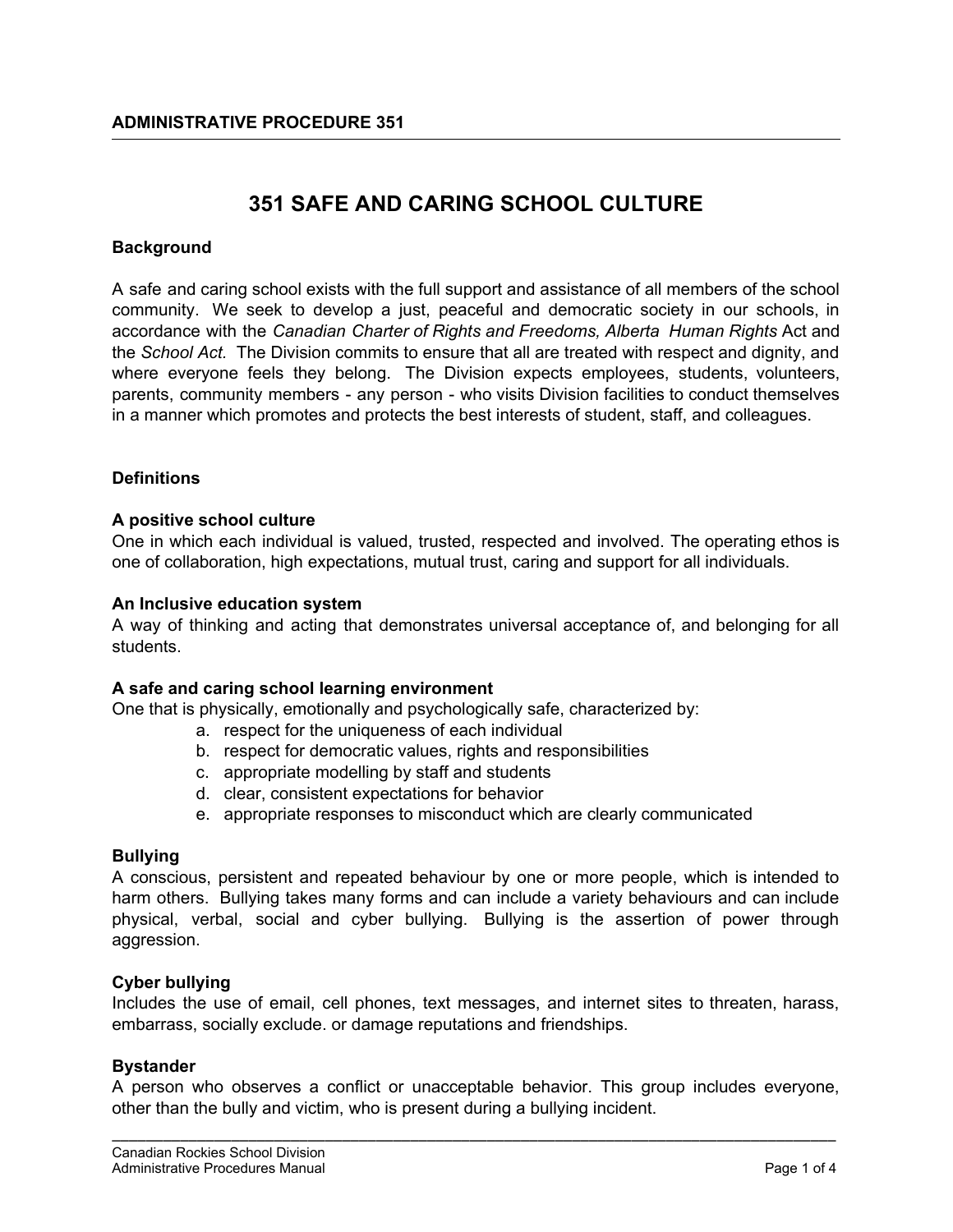## **Harassment**

Any unwelcome or unwanted act or comment that is hurtful, degrading, humiliating, or offensive to another person. Of particular concern is such behaviour that persists after the aggressor has been asked to stop.

Please refer also to AP 172: Sexual Orientation and Gender Identity.

## **Defamation**

Any action that attacks or injures the reputation or honour of an individual or group by false and malicious statements.

## **Responsibilities**

- 1. The Superintendent shall:
	- a. Ensure all schools are safe and caring for all students and staff; and visitors.
	- b. Develop, implement and regularly evaluate policy, procedures, programs and practices to support safe and caring schools.
	- c. Provide support for education and training for staff, elected trustees, and parents to develop their knowledge, skills, awareness and behaviours to create and maintain safe and caring schools.
- 2. The Principal shall:
	- a. Ensure their school is safe and caring for all by working in collaboration with parents, students, schools staff and community agencies: verify teachers complete PD required by the district.
	- b. Work in collaboration with the Crisis Response Team, to support a safe and caring school environment.
	- c. Provide information on school expectations that support a safe and caring environment.
	- d. Establish learning environments where students and staff feel physically, psychologically, socially and culturally safe.
- 3. Teachers shall:
	- a. Create and maintain classroom environments that are safe and caring for all.
	- b. Provide information on school expectations that support a safe and caring environment: complete PD required by the Division.

\_\_\_\_\_\_\_\_\_\_\_\_\_\_\_\_\_\_\_\_\_\_\_\_\_\_\_\_\_\_\_\_\_\_\_\_\_\_\_\_\_\_\_\_\_\_\_\_\_\_\_\_\_\_\_\_\_\_\_\_\_\_\_\_\_\_\_\_\_\_\_\_\_\_\_\_\_\_\_\_\_\_\_\_\_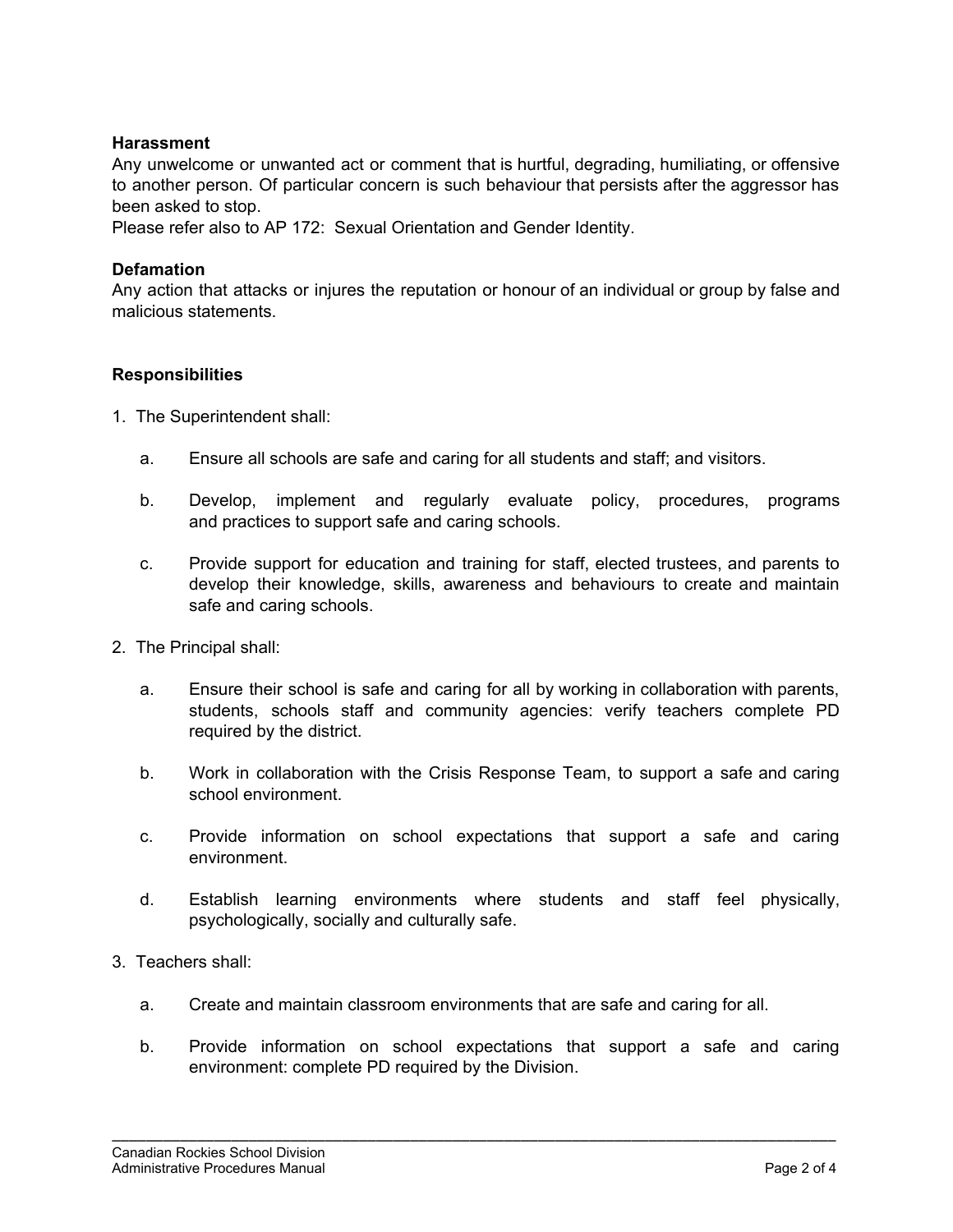- c. Support, model and uphold the expected behaviours and guide students to do the same.
- d. Establish learning environments where students feel physically, psychologically, socially and culturally safe.
- 4. Support Staff, and Bus Drivers shall:
	- a. Work in partnership to ensure school, bus or field trips are environments where students feel physically, psychologically, socially safe.
- 5. Parents are responsible for:
	- a. Understanding school expectations for student behavior.
	- b. Supporting the school in the upholding of these expectations, procedures and regulations at all school functions, both on-campus and off campus or by electronic means.
	- c. Instilling in their child, respect for the rights and the property of others.
	- d. Respecting the authority of the school staff to provide a safe, respectful, and caring environment.
- 6. Students are responsible for:
	- a. Conducting themselves in a manner that supports a safe and caring environment for all.
	- b. Conducting themselves so as to comply with the code of conduct specified in Section 31 of the Education Act.

## **Intervention Strategies**

Developmentally appropriate responses to inappropriate choices will be based on what the student can learn from the incident and how to support a safe and caring environment for all. The goal is to encourage empathy, to make amends and to help students associate power with kindness and pro-social activities. Responses may include:

- *● an Interview with students*
- *● problem solve with all parties involved with the goal of restoring the relationship(s)*
- *● verbal warning*
- *● detention*
- *● temporary removal from class*
- *● parent communication and/or meeting*
- *● outside agency involvement (Child and Family Services, Mental Health, RCMP, etc as necessary or required by law)*

\_\_\_\_\_\_\_\_\_\_\_\_\_\_\_\_\_\_\_\_\_\_\_\_\_\_\_\_\_\_\_\_\_\_\_\_\_\_\_\_\_\_\_\_\_\_\_\_\_\_\_\_\_\_\_\_\_\_\_\_\_\_\_\_\_\_\_\_\_\_\_\_\_\_\_\_\_\_\_\_\_\_\_\_\_